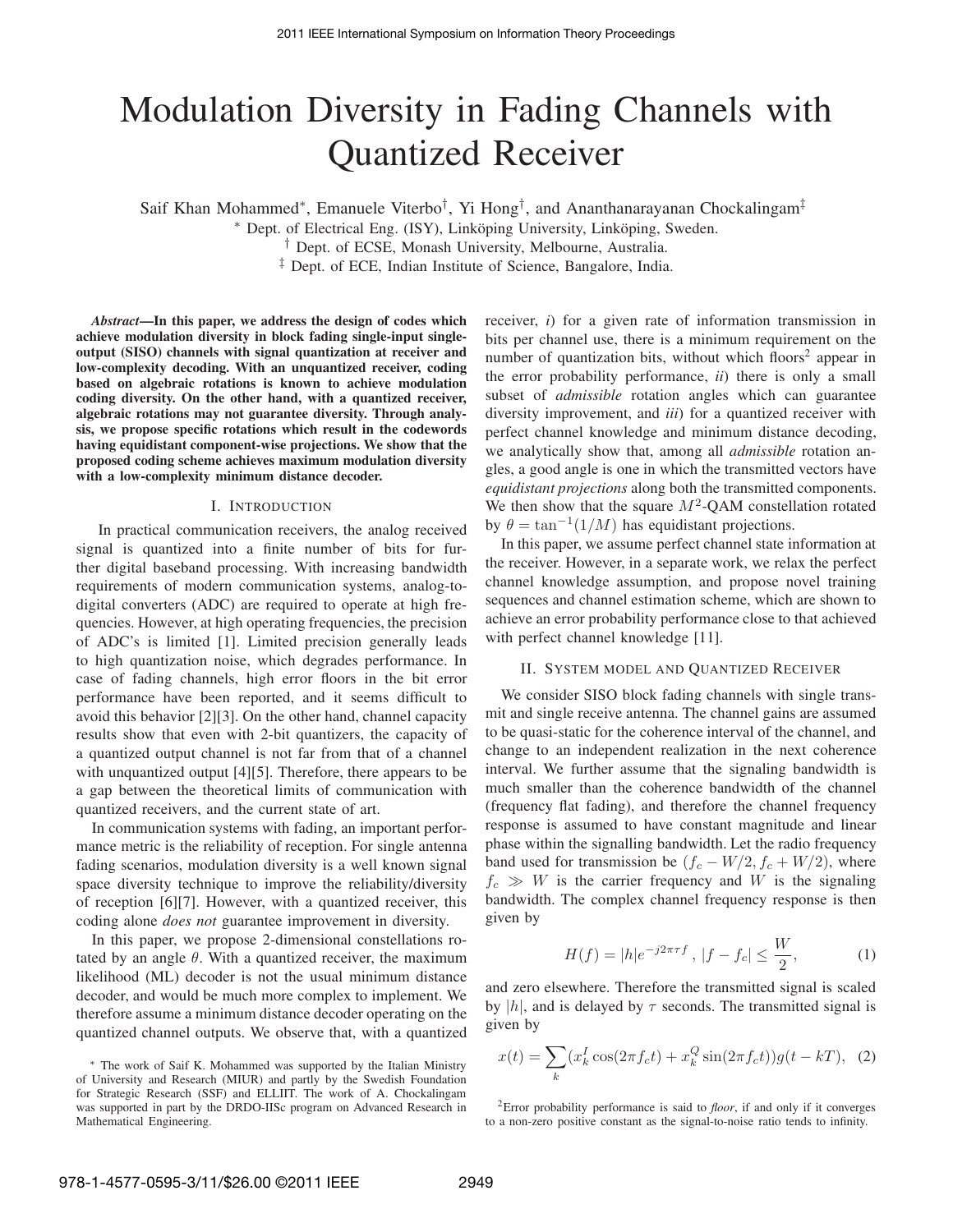

Fig. 1. Receiver analog front end (AFE) .

where  $1/T$  is the rate at which information symbols are transmitted, and  $x_k = x_k^I + jx_k^Q$  is the k-th transmitted information symbol. We assume pulse shaping signals which result in no inter-symbol interference (ISI) (e.g.,  $g(t) = \text{sinc}(Wt)$ ). Prior to the transmission of  $K$  information symbols, there is a training phase in which a known preamble sequence of  $P$  symbols is transmitted to enable carrier frequency synchronization in the receiver (i.e., enabling the phased locked loop (PLL) in the receiver to lock to the transmitter's local oscillator) and also for tuning the receiver gain. In this paper we assume the preamble to be a constant amplitude carrier obtained by setting  $x_k^I = A$  and  $x_k^Q = 0$  in (2). The received signal during the training phase of duration  $P$  symbols, is given by  $y(t) = A|h| \cos(2\pi f_c t - 2\pi f_c \tau) \sum_{k=0}^{P-1} g((t-\tau) - kT).$ 

Figure 1 shows the signal path of the analog front end of a typical heterodyne receiver. Let the combined gain of the Low Noise Amplifier (LNA), Mixer (MXR) and Low Pass Filter (LPF) be denoted by  $g_{AFE}$ . In the training phase, after the PLL has locked, the LPF output (I Path) is given by  $u<sup>I</sup>(t) =$  $Ag_{AFE} |h| \sum_{k=0}^{k=P-1} g((t-\tau)-kT)+n^{I}(t)$ , where  $n^{I}(t)$  is the white Gaussian noise in the receiver (I path). The LPF output is digitized using a Nyquist rate sample & hold type analogto-digital converter (ADC), as shown in Fig. 1. Let the input dynamic range of the ADC be  $-c_q/2$  to  $c_q/2$ . We also refer to  $c_q/2$  as the clip level, since any input greater than  $c_q/2$  would be limited to  $c_q/2$ . For optimum performance, it is desirable that the range of the input signal to the ADC matches with the ADC dynamic range (ADC range matching). Due to fading, the input level at the ADC may vary, and therefore a variable gain amplifier (VGA) is generally used to ensure ADC range matching. The gain of the VGA is controlled by the automatic gain control (AGC) module [8]. During the training phase, the AGC detects the peak of the signal  $u<sup>I</sup>(t)$  using a conventional analog peak detector whose output is given by

$$
V_{age-pk} = Ag_{AFE}|h|.
$$
 (3)

Let  $X$  denote the peak absolute value of the transmitted symbols,  $x_k^I$  and  $x_k^Q$ , during normal data communication phase. During data communication phase, ADC range matching (i.e.,  $\frac{c_q}{2}$  =  $g_{VGA}g_{AFE} |h|X$  requires the VGA gain to be

$$
g_{VGA} = \frac{c_q}{2} \frac{A}{X} \frac{1}{V_{age-pk}}.\tag{4}
$$

Since the ratio  $A/X$  and  $c_q/2$  are known *a priori*, this computation is done in the AGC using simple analog circuits [9]. In the rest of the paper, we assume that this computation is perfect.

During the information transmission phase, the PLL tracking loop is turned off and the VGA gain setting is frozen to the value given by (4). Therefore, during this phase, the ADC input signal (I path) is given by  $z<sup>I</sup>(t)$  =  $g_{VGA}(g_{AFE}|\vec{h}) \sum_{k=P}^{K+P-1} x_k^I g(t - \tau - kT) + n^I(t)) =$  $c_q$  $\frac{k_9}{2} \sum_{k=P}^{K+P-1}$  $\frac{x_k^t}{X}g(t-\tau-kT) + g_{VGA}n^I(t)$ . The ADC input (Q-path) is similar. Subsequently, without loss of generality, we assume an ADC with a normalized clip level of  $c_q/2 = 1$ . Assuming perfect timing synchronization (i.e., receiver can perfectly estimate  $\tau$ ), the k-th output of the sample & hold circuit, at time  $t = \tau + kT$  is given by

$$
s_k^I = \frac{x_k^I}{X} + \frac{w_k^I}{|h|X} \quad , \quad s_k^Q = \frac{x_k^Q}{X} + \frac{w_k^Q}{|h|X}, \tag{5}
$$

where  $w_k^I$   $\triangleq$   $n^I(\tau + kT)/g_{AFE}$ , and  $w_k^Q$   $\triangleq$  $n^Q(\tau + kT)/g_{AFE}$ . Since  $n^I(t)$  and  $n^Q(t)$  are Gaussian random processes,  $w_k^I$  and  $w_k^Q$  are i.i.d. Gaussian random variables with variance denoted by  $\sigma^2/2$ . Let the average transmit power be denoted by  $P_T \triangleq \mathbb{E}[|x_k|^2]$ . Then the instantaneous signal to noise ratio (SNR) at the output of the sample & hold circuit is given by  $\gamma_{inst} \triangleq P_T |h|^2 / \sigma^2$ . Assuming a Rayleigh fading model with  $h \sim \mathcal{CN}(0, 1)$ , the average signal to noise ratio (SNR) is given by  $\gamma \triangleq \mathbb{E}_h[\gamma_{inst}] = P_T/\sigma^2$ . The output of the sample & hold circuit is then quantized by a  $b$ -bit uniform quantizer  $Q$ , as shown in Fig. 1. The quantizer is modeled by the function  $Q_b(t)$ ,  $t \in \mathbb{R}$ , which is given by

$$
Q_b(t) = \begin{cases} +1, & \zeta(t) \ge (2^{b-1} - 1) \\ -1, & \zeta(t) \le -(2^{b-1} - 1) \\ \frac{(2\zeta(t)+1)}{2^b - 1}, & \text{otherwise} \end{cases}
$$
(6)  

$$
\zeta(t) \stackrel{\Delta}{=} \left\lfloor \frac{t(2^b - 1)}{2} \right\rfloor
$$
(7)

where  $|x|$  denotes the largest integer not greater than x. For a *n*-dimensional complex vector  $z = (z_1, z_2, \dots, z_n)$ , let  $Q_b(z)$ denote the n-dimensional component-wise quantized version of **z**. That is,  $\tilde{\mathbf{z}} = (\tilde{z}_1, \tilde{z}_2, \cdots, \tilde{z}_n) = \mathbf{Q}_b(\mathbf{z})$  implies that

$$
\tilde{z}_i^I = Q_b(z_i^I) , \ \tilde{z}_i^Q = Q_b(z_i^Q) \ \ i = 1, 2, \dots, n. \tag{8}
$$

The *k*-th quantized received symbol,  $r_k = r_k^I + jr_k^Q$  is therefore given by

$$
r_k^I = Q_b(s_k^I), \, r_k^Q = Q_b(s_k^Q) \tag{9}
$$

where  $s_k^I$  and  $s_k^Q$  are the real and imaginary components of the  $k$ -th sample  $\&$  hold output symbol given by (5).

Modulation diversity coding is illustrated in Fig. 2. Coding is performed across  $n > 1$  information symbols resulting in  $n$  coded symbols/codeword. These  $n$  coded symbols are interleaved and then transmitted over  $n$  independent channel coherence intervals (realizations). At the receiver, the channel outputs during the  $n$  coherence intervals are buffered, followed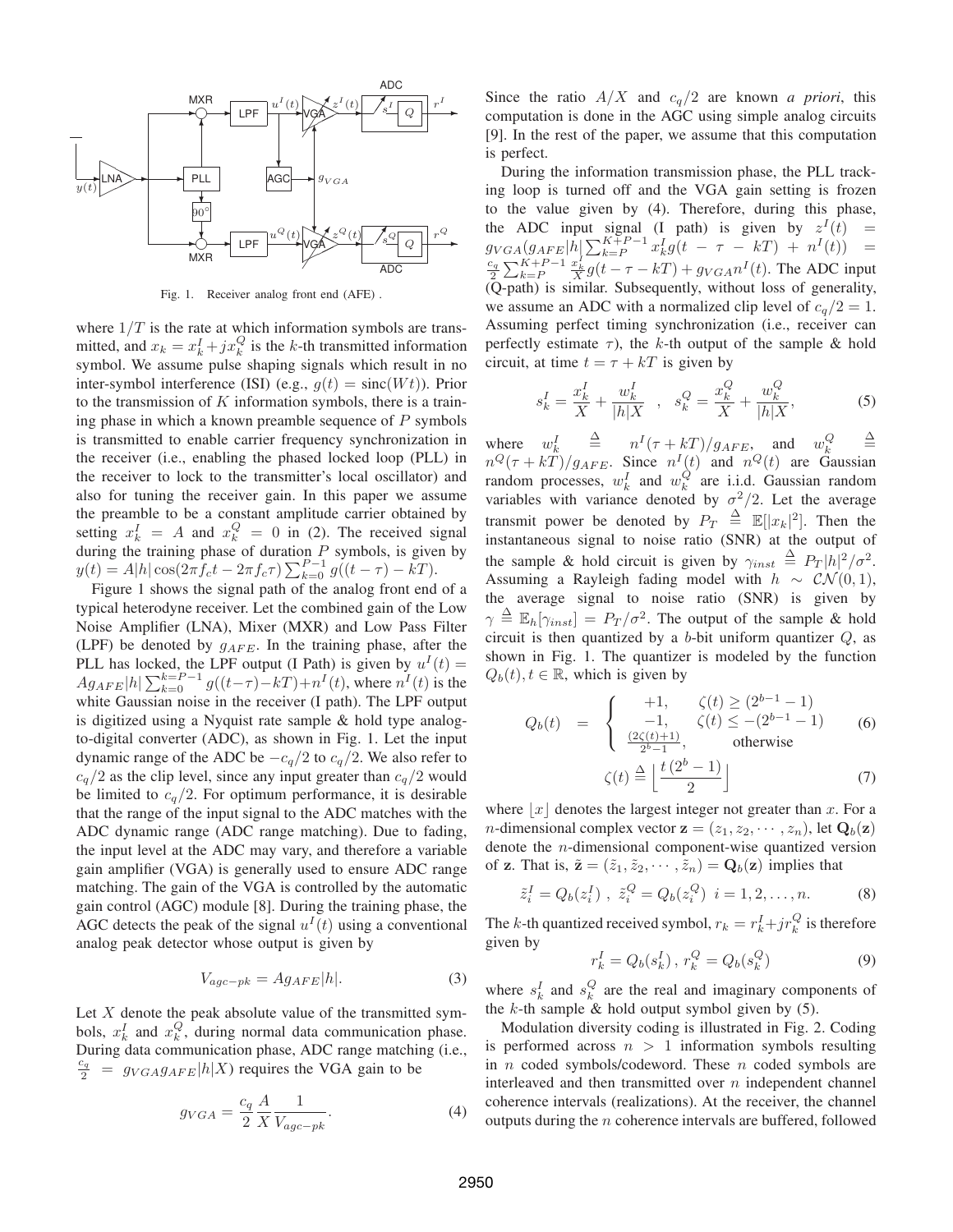

Fig. 2. Achieving modulation diversity by coding across  $n$  different channel realizations.

by de-interleaving and detection. Suitable coding across  $n$  independent channel realizations results in an n-fold increase in the diversity of reception. In fading channels, codes designed using algebraic lattices can achieve modulation diversity, and are therefore employed to improve the diversity of reception [6]. With an unquantized receiver, it is known that lattice codes based on algebraic rotations can achieve full modulation diversity [7][10]. *However, with quantized receivers, this is no longer true*.

In this paper we consider the case of  $n = 2$ . Let the information symbol vector be denoted by  $\mathbf{u} = (u_1, u_2)^T$ , where the information symbols  $u_1$  and  $u_2$  are restricted to square  $M^2$ -QAM signal set, though a generalization to non-square QAM is trivial. Let the set  $S_M = \{-(M-1), \ldots, -1, 1, \cdots, (M -$ 1)} denote the M-PAM signal set. Then,  $M^2$ -QAM is denoted by the set  $S_M^2 \triangleq \{w + jv \mid w, v \in S_M\}$ . The information symbols are coded using a  $2 \times 2$  rotation matrix G, resulting in the transmit vector  $\mathbf{x} = (x_1, x_2)^T = \mathbf{G}\mathbf{u}$ , where

$$
\mathbf{G} = \begin{bmatrix} \cos(\theta) & \sin(\theta) \\ -\sin(\theta) & \cos(\theta) \end{bmatrix}.
$$
 (10)

Due to QAM symmetry, one can restrict the rotation angle in (10) to  $[0, \pi/4)$ . The set of transmitted vectors X and the peak component value  $X$  are given by

$$
\mathcal{X} = \left\{ \mathbf{x} \mid \mathbf{x} = \mathbf{G}\mathbf{u}, u_1, u_2 \in \mathcal{S}_M^2 \right\},
$$
  

$$
X = \max_{\mathbf{x} \in \mathcal{X}} \left\{ \max_{i=1,2} \left[ \max(|x_i^I|, |x_i^Q|) \right] \right\}
$$
(11)

Also, let the channel gain during the transmission of  $x_1$  and  $x_2$  be denoted by  $|h_1|$  and  $|h_2|$ , respectively. We assume  $h_1$ and  $h_2$  to be i.i.d.  $\mathcal{CN}(0,1)$ . Let  $\mathbf{r} = (r_1, r_2)^T$  denote the quantized received vector, where  $r_1 = r_1^I + jr_1^Q$  and  $r_2 =$  $r_2^I + j r_2^Q$  are the ADC outputs during the transmission of  $x_1$ 

and  $x_2$ , respectively. From (5) and (9) it follows that

$$
r_i^I = Q_b \Big(\frac{x_i^I}{X} + \frac{w_i^I}{|h_i|X}\Big) \,,\ r_i^Q = Q_b \Big(\frac{x_i^Q}{X} + \frac{w_i^Q}{|h_i|X}\Big). \tag{12}
$$

With the above quantized receiver model, maximum likelihood decoding is no more given by the minimum distance decoder, and is rather complex. Nevertheless, due to its lower decoding complexity, we shall assume a minimum distance decoder taking r as its input, and the output (detected information symbols) given by

$$
\widehat{\mathbf{u}} = \underset{\mathbf{u} \in \mathcal{S}_M^2}{\arg \min} \left\| \text{diag}(|h_1|, |h_2|) \left( \mathbf{r} - \frac{\mathbf{G}\mathbf{u}}{X} \right) \right\|^2 \tag{13}
$$

where  $\dagger$  and  $\Vert . \Vert$  denote Hermitian transpose and Euclidean norm respectively.

## III. ROTATION CODING IN QUANTIZED RECEIVER

In an unquantized receiver, at high SNR, the word error probability is minimized by choosing the transmit vectors such that the minimum product distance between any two vectors is maximized [7]. There also exists algebraic rotations which guarantee a non-vanishing minimum product distance with increasing QAM size [6]. In this paper, we study the error performance of these rotated constellations with a *quantized* receiver and minimum distance decoding, and derive the conditions under which full modulation diversity can be achieved.

In case of a quantized receiver, the sample & hold outputs (5), are quantized to the appropriate *quantization box* containing it. As an example, Fig. 3 illustrates the rotated 4-QAM constellation with  $\theta = 20^\circ$ . The dark filled squares represent the 4 possible values taken by the real component of the normalized transmit vector  $\mathbf{x}^{I}/X = (x_1^{I}/X, x_2^{I}/X)^{T}$ . A  $b = 2$ -bit quantizer is used along both codeword components. The dashed horizontal and vertical lines represent the quantization boundaries along the 2 components. The *projections* of the 4 possible vectors onto the first component (horizontal) are marked with a cross. As an example, in Fig.3 the real component of the sample & hold output vector  $\mathbf{s}^I = (s_1^I, s_2^I)^T$ (marked with a star), is therefore quantized to  $\mathbf{r}^I = (r_1^I, r_2^I)^T$ (There are totally 16 different quantized outputs marked with empty circles). The quantization box corresponding to the output  $r<sup>I</sup>$  is shown in the figure as a square with solid edges.

As the noise variance  $\sigma^2 \to 0$ , the sample & hold output s is almost the same as the normalized transmitted vector  $x/X$ . Therefore at sufficiently high SNR, if there exists two different transmit vectors x and y, such that  $Q_b(x/X)$  and  $Q_b(y/X)$ are identical, then it is obvious that the error probability performance would floor as SNR  $\rightarrow \infty$ . This is because, at high SNR the quantizer output would be the same irrespective of whether x or y was transmitted, which makes it impossible for the the receiver to distinguish between the two transmit vectors leading to erroneous detection. More formally, two transmit vectors x and y are said to be *distinguishable* if and only if  $\mathbf{Q}_b(\mathbf{x}/X) \neq \mathbf{Q}_b(\mathbf{y}/X)$ . Therefore, in order to avoid floors in the error probability performance, we propose the first code design criterion.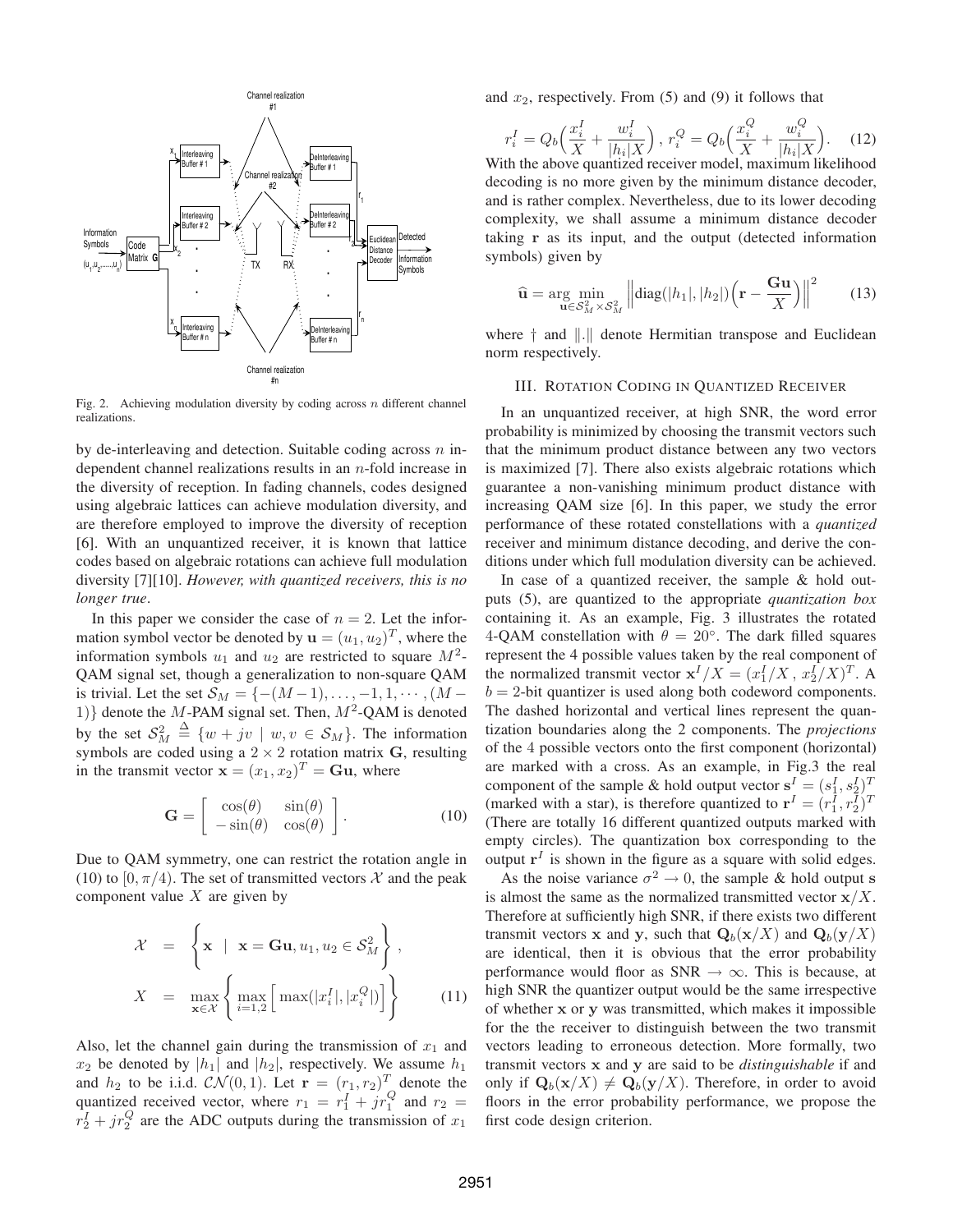

Fig. 3. Signal space at the quantizer input with  $b = 2$  (real component). Rotated 4-QAM ( $\theta = 20^{\circ}$ ) depicted with dark filled squares.

**Criterion I** *: A necessary and sufficient condition to avoid error floors with a quantized receiver, is that any two transmit vectors must be distinguishable.*

To achieve full modulation diversity, even under deep fading conditions in one component, any two transmit vectors x and y must still be *distinguishable* in the other component. This implies that the projections of all the transmit vectors onto any one component must be *distinguishable* by the quantizer in that component. Therefore, we have the second criterion.

**Criterion II** *: Given a* b*-bit quantized receiver, in order to achieve full modulation diversity, a necessary condition on the rotation angle* θ *is that, any two distinct transmit vectors* x *and* y *satisfy*

$$
\mathbf{Q}_b(x_i/X) \neq \mathbf{Q}_b(y_i/X), \ \ i = 1, 2. \tag{14}
$$

With a rotated  $M^2$ -QAM there are totally  $M^2$  distinct projections onto any component, and therefore the minimum number of quantization bits required for the transmit vectors to be *distinguishable* along any component is at least  $\lceil 2 \log_2(M) \rceil$ . Hence, in order to achieve full modulation diversity a straight forward lower bound on  $b$  is<sup>3</sup>

$$
b \ge \lceil 2\log_2(M) \rceil. \tag{15}
$$

Subsequently, we assume that for a given  $M$ ,  $b$  is fixed to the lower bound value in (15). We further note that, with a  $b = \left[2 \log_2(M)\right]$ -bit quantizer, Criterion II is not satisfied by all rotation angles. For example, even though  $\theta = 1/2 \tan^{-1}(2)$  guarantees a rotation code having nonvanishing minimum product distance, with a  $b = 4$ -bit uniform quantizer and  $M^2 = 16$ -QAM it *does not* satisfy Criterion II.

With a  $b = \lceil 2 \log_2(M) \rceil$ -bit quantizer, the set of angles (between 0 and  $\pi/4$ ) which result in *distinguishable* projections along both the codeword components will be referred to as the *admissible* angles (i.e., angles which satisfy Criterion II). For example, with 4- and 16-QAM, the admissible angles lie in the range  $(\tan^{-1}(1/5), \pi/4)$  and  $(11.3^{\circ}, 16.9^{\circ})$ , respectively. With increasing QAM size, the interval of admissible rotation

angles reduces. For example, with 256-QAM, the range of admissible angles is only  $(3.47°, 3.68°)$ . Another interesting fact is that, for  $M^2$ -QAM,  $\theta = \tan^{-1}(1/M)$  is always in the set of admissible angles. Further, as  $M$  grows larger,  $\tan^{-1}(1/M) \pm \epsilon$  are observed to be the only admissible angles.

Apart from the fact that the chosen angle must have distinguishable projections, it can be analytically shown that for  $M^2$ -QAM, any rotation angle for which the rotated constellation satisfies

$$
\mathbf{Q}_b(\mathbf{x}/X) = \mathbf{x}/X, \ \mathbf{x} \in \mathcal{X} \tag{16}
$$

does indeed achieve a diversity order of 2 (i.e., full modulation diversity since  $n = 2$ ), with a  $b = \lceil 2 \log_2(M) \rceil$ -bit quantized receiver and minimum distance decoding given by (13) (See Theorem A.1, Appendix A in [11]). Subsequently, a rotated constellation which satisfies (16) shall be referred as being *matched* to the quantizer. It is easy to see that a rotated  $M^2$ -QAM constellation is matched to a  $b = 2\lceil \log_2(M) \rceil$ -bit uniform quantizer, if and only if, the projections of the transmit vectors are component-wise *equidistant* and distinguishable.

Even with a mismatched rotated constellation having distinguishable projections (i.e., when the projections are not equidistant), full modulation diversity may be achieved, but then the error probability would be higher, since some transmit vectors would be closer to the edge of their quantization boxes (making it easier for noise to move the transmitted vector to another quantization box when received) (illustrated through Fig. 10 in Appendix A of [11]). Following along the same lines as the proof of Theorem A.1 in [11], it can be shown that *mismatched* constellations result in a higher error probability when compared to matched constellations. This therefore leads us to the third code construction criterion.

**Criterion III** *: In order to minimize the error probability of a* rotated  $M^2$ -QAM constellation with a  $b = \lceil 2 \log_2(M) \rceil$ -bit *quantized receiver, the rotation angle must be such that the rotated* M<sup>2</sup> *-QAM constellation is matched to the quantizer.*

We next construct rotated  $M^2$ -QAM constellations which satisfy Criterion III. We had earlier observed that, for  $M^2$ -QAM, a rotation by  $\theta = \tan^{-1}(1/M)$  appeared to be always in the set of admissible angles. In fact, it can be shown analytically that a rotation by  $\theta = \tan^{-1}(1/M)$ , actually guarantees equidistant projections along both codeword components.

For  $M^2$ -QAM with  $\theta = \tan^{-1}(1/M)$ , it can be shown that the minimum product distance of the code is  $4M/(M^2+1)$  ( $\approx$  $4/M$  for  $M \gg 1$ ). On the other hand, a rotation angle of  $\theta =$  $1/2 \tan^{-1}(2)$  is known to have a minimum product distance of at least  $4/\sqrt{5}$  irrespective of the QAM size. Therefore, with increasing M, the error performance of a quantized receiver with  $\theta = \tan^{-1}(1/M)$  is expected to be increasingly less power efficient than that of a unquantized receiver with  $\theta =$  $1/2 \tan^{-1}(2)$ . With increasing M, the set of admissible angles appeared to be only  $\tan^{-1}(1/M) \pm \epsilon$  and therefore, it can be argued that, the best possible error performance with a  $b = \lceil 2 \log_2(M) \rceil$ -bit quantized receiver would have a loss in power efficiency when compared to an unquantized receiver. However, this appears to be the cost to achieve full modulation

 $\sqrt[3]{x}$  denotes the smallest integer not smaller than x.